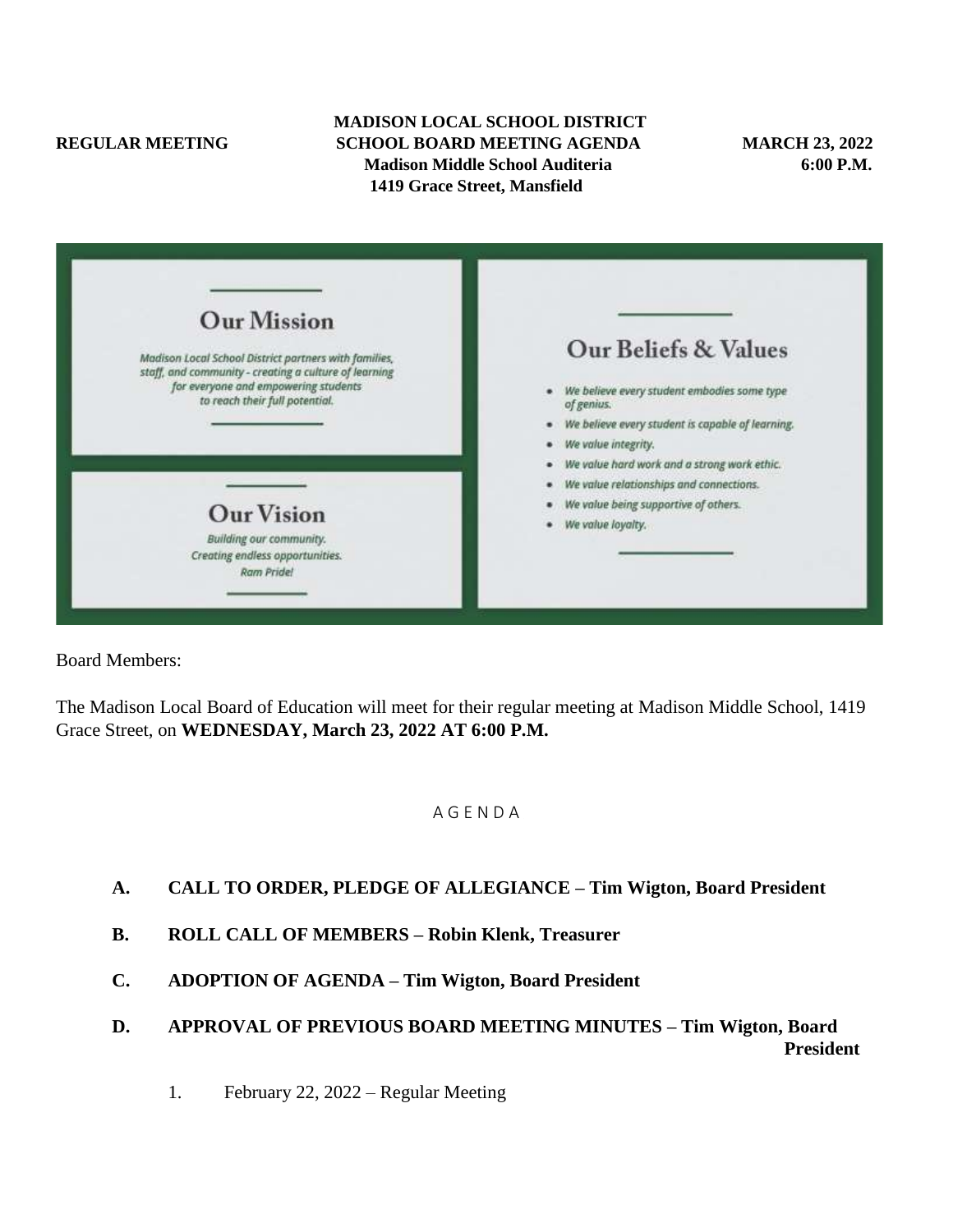- 2. March 1, 2022 Special Meeting
- 3. March 9, 2022 Special Meeting

# **E. PRESENTATION OF CERTIFICATES -**

**F. RECOGNITION OF VISITORS -** This meeting is a meeting of the Board of Education in public for the purpose of conducting the School District's business and is not to be considered a public community meeting. There is a time for public participation during the meeting as indicated in the agenda. Anyone having a legitimate interest in the actions of the Board may participate during the visitors' comments section of the agenda. Participants must be recognized by the presiding officer and will be requested to preface their comments by an announcement of their name and address. Each statement made by a participant shall be limited to (3) minutes duration, unless extended by the presiding officer. All statements shall be directed to the presiding officer; no person may address or question Board members individually. The portion of the meeting during which the participation of the public is invited shall be limited to thirty (30) minutes, unless extended by a vote of the Board.

Tim Wigton, President

#### Visitors

Bradd Stevens – School Treasurer Lyndsee Young – 2022 Girls' Wrestling State Champion Hunter Hutcheson  $-2022$  Boys' Wrestling State Placer (4<sup>th</sup>) Jordan Niemiec – BPA National Qualifier in Basic Office Systems and Procedures

## **G. COMMITTEE REPORTS**

- 1. Legislative
- 2. Athletic Board of Control
- 3. Student Representative's Comments
- 4. Facilities Report
- 5. Student Achievement
- 6. Board Policy Report
- 7. Superintendent's Update

## **H. PRESENTATIONS**

Madison Athletic Booster Club Madison Music Booster Club

## **I. APPROVAL OF DONATIONS**

1. The Superintendent recommends the Board of Education approve the donation of 25 cases of hand sanitizer, valued at \$1,500, from Beach Sales and Engineering of Mansfield.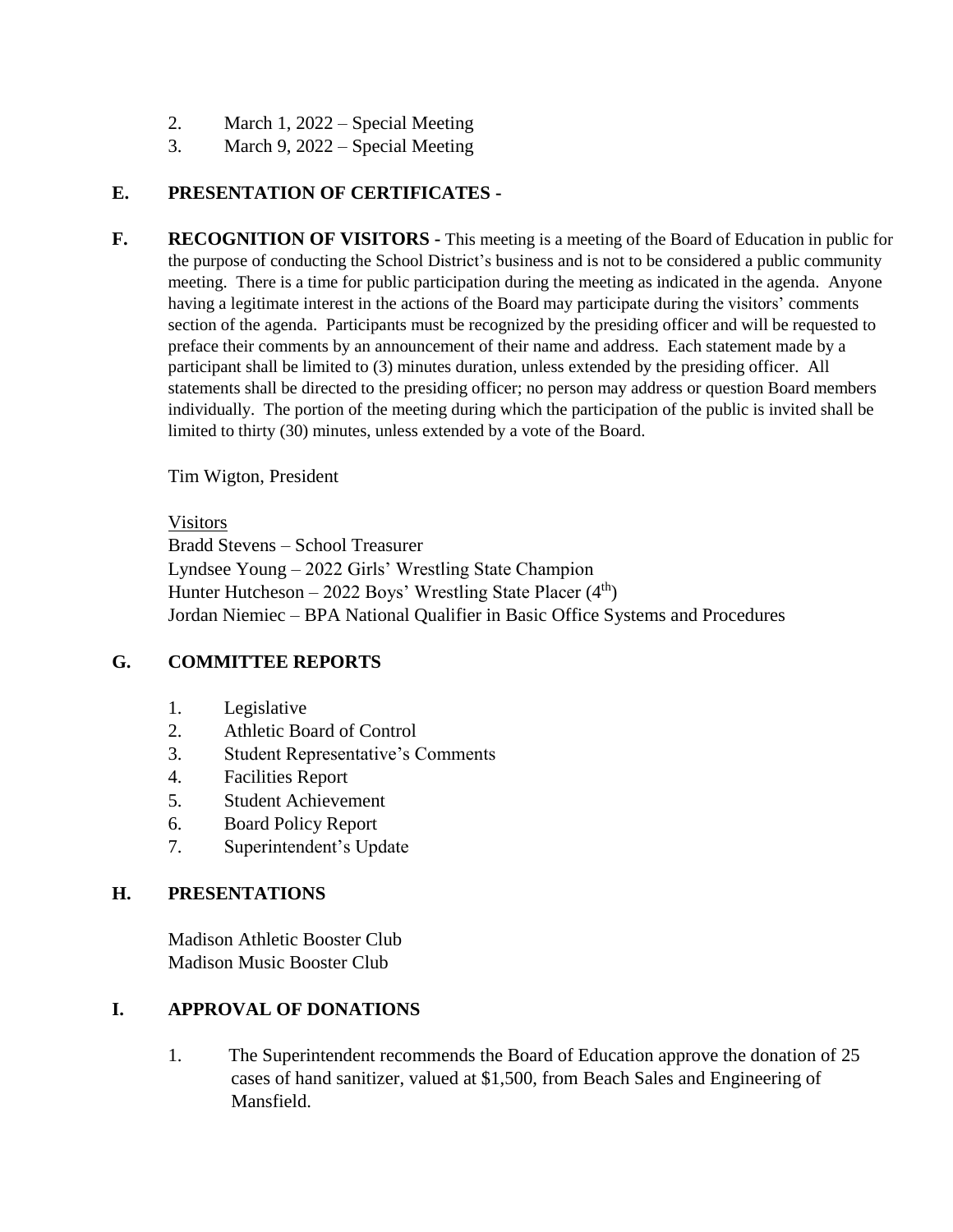## **J. TREASURER'S REPORT – Robin Klenk, Treasurer**

- 1. Approval of monthly financial report
- 2. Approval of appropriation modifications
- 3. Approval of the Resolution Accepting the Amount and Rules as Determined by the Budget Commission and Authorizing the Necessary Tax Levies and Certifying them to the County Auditor

# **K. STRATEGIC PLAN – Facility Improvement and Development**

## **L. MATTERS RELATED TO PERSONNEL**

## **1. Certificated Personnel**

a. Resignations

The Superintendent recommends acceptance of the following resignations, for reasons as noted, to be effective as indicated:

| Craig Weston, MS/HS Band Teacher                | Retirement  | 5/31/22 |
|-------------------------------------------------|-------------|---------|
| Eric Wellman, MS Intervention Specialist        | Resignation | 5/27/22 |
| Jessica McGrew, HS Guidance Counselor           | Resignation | 6/3/22  |
| Kalen Oslie, Assistant Varsity Volleyball Coach | Resignation | 3/16/22 |

## b. Additional Assignments – Non-Renewal

The Superintendent recommends non-renewal of the following non-M.L.E.A. supplemental contracts and in compliance with the M.L.E.A. contract must be posted:

| <b>Assistant Varsity Boys' Golf Coach</b>                 |
|-----------------------------------------------------------|
| Varsity Cheerleading Advisor                              |
| 1/2 Assistant Varsity Wrestling Coach                     |
| <b>Music Assistant (Ramettes)</b>                         |
| Head Varsity Girls' Basketball Coach                      |
| Head 7 <sup>th</sup> Grade Football Coach                 |
| <b>Assistant 7/8 Grade Wrestling Coach</b>                |
| Head 8 <sup>th</sup> Grade Volleyball Coach               |
| <b>Assistant Varsity Football Coach</b>                   |
| 1/2 Assistant Varsity Wrestling Coach                     |
| Girls' Tennis Coach                                       |
| Head Varsity Girls' Soccer Coach                          |
| <b>Assistant Varsity Cheerleading Advisor</b>             |
| Head 9th Grade Football Coach, Winter Fitness Coordinator |
|                                                           |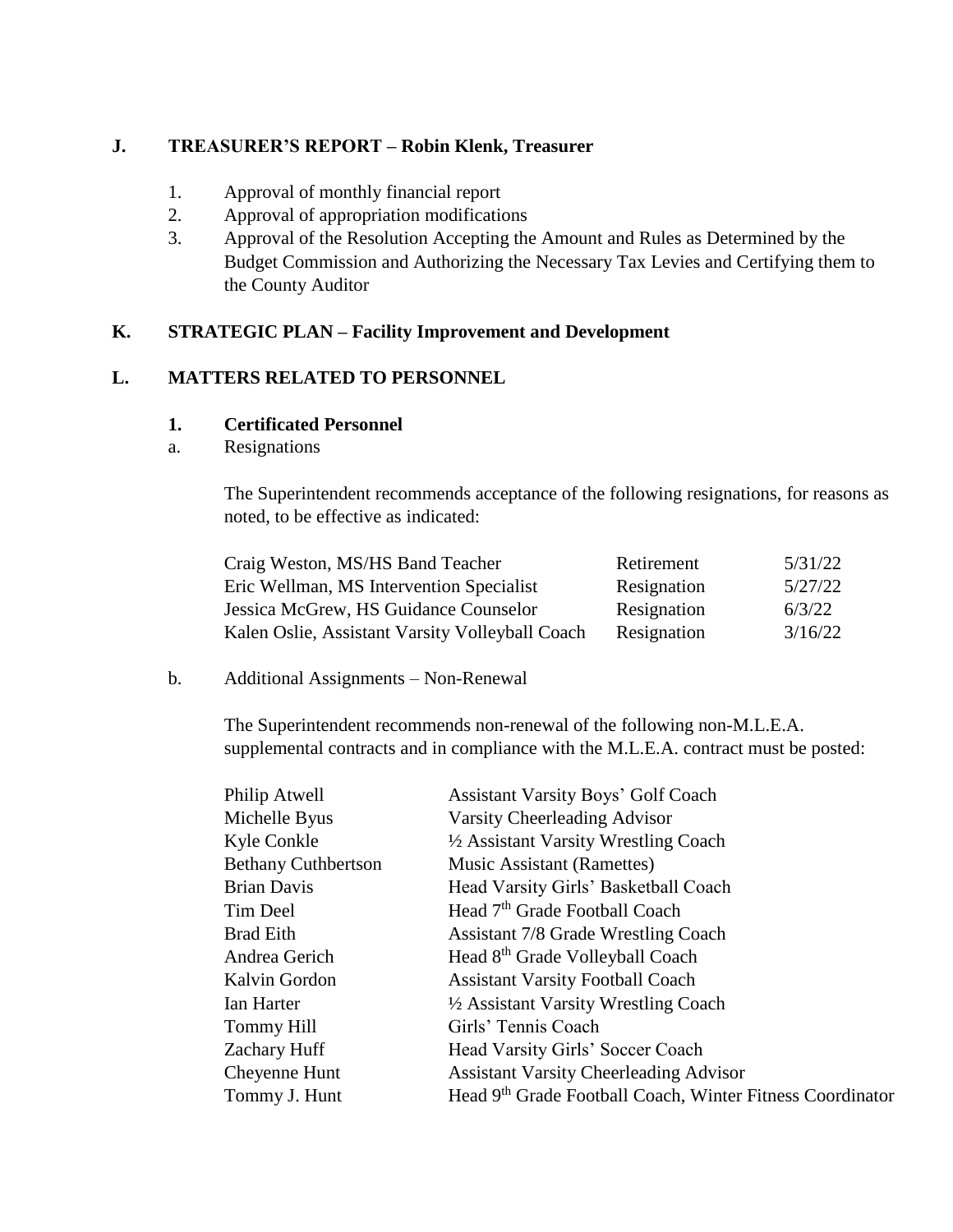| Chad Hutcheson       | Head 8 <sup>th</sup> Grade Football Coach, Asst. Varsity Wrestling |
|----------------------|--------------------------------------------------------------------|
|                      | Coach                                                              |
| Dave Kaple           | <b>Assistant Varsity Football Coach</b>                            |
| <b>Brian Lowe</b>    | Assistant 9th Grade Football Coach, Head 8th Grade Girls'          |
|                      | <b>Basketball Coach</b>                                            |
| Jordan Monica        | 1/2 Assistant Varsity (JV) Girls' Soccer Coach                     |
| <b>Bryan Mosier</b>  | Head Varsity Wrestling Coach, 1/2 Assistant Varsity                |
|                      | Football Coach, 1/2 Fall Equipment Manager                         |
| Dustin Moysi         | Assistant Varsity (JV) Boys' Soccer Coach                          |
| Kelly O'Brien        | 1/2 Assistant Varsity (JV) Girls' Soccer Coach                     |
| <b>Travis Stantz</b> | Head 8 <sup>th</sup> Grade Boys' Basketball Coach                  |

The Superintendent recommends non-renewal of the following supplemental contract in compliance with M.L.E.A. contract:

| Laura Coey | Senior Class Advisor |
|------------|----------------------|
| Kim Miller | Senior Class Advisor |

c. Additional Assignments – Extra Duty Assignments

The Superintendent recommends appointment of the following for supplemental positions for the 2021/2022 school year pending proper certification, paperwork and background checks:

Kobi Johnson, Spring Fitness Coordinator Jennifer Porter, Math Department Chair – Mifflin Kara Ohl, ELA Department Chair – Mifflin Breanna Crunkilton, Math Department Chair – Eastview Kathie Jansen, ELA Department Chair – Eastview Melissa Parish, Math Department Chair – South Jodi Wachter-Newberry, ELA Department Chair - South

**Detention Monitors** (on an as needed basis) Richard Fox Madison Comprehensive High School

The Superintendent recommends the Board of Education approve the following volunteers for the 2021/2022 school year:

The Superintendent recommends appointment of the following for supplemental positions for the 2022/2023 school year pending proper certification, paperwork and background checks: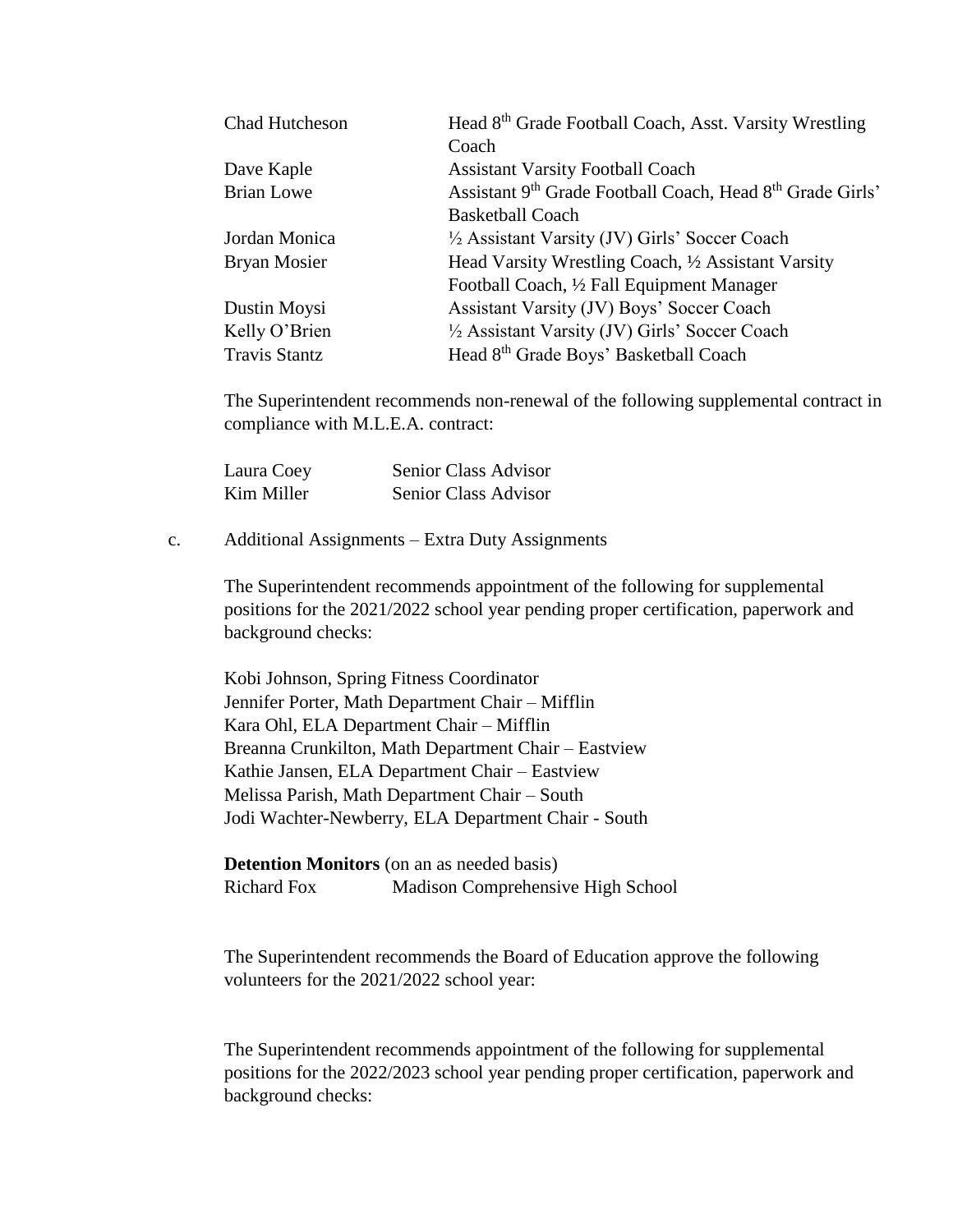Tricia Bernhard, Varsity Volleyball Coach

d. Administrative Personnel

The Superintendent recommends the Board of Education approve the following administrative contract:

Doug Rickert, 2022-2024

e. Appointments – Madison Adult Education

Pending proper/applicable certification, paperwork, and BCI/FBI checks, the Superintendent recommends approval of the following:

f. Appointments – Substitute Teachers

Pending proper/applicable certification, paperwork, and BCI/FBI checks, the Superintendent recommends approval of the appointment of the following substitute teachers on an "on call" basis, as needed for the 2021/2022 school year:

Marilyn Wheaton Dominick Steward Julia Litt Nathaniel Hosey

- g. Sick Bank
	- 1. The Superintendent recommends the use of a sick bank for 22 days for Susan Brafford, Eastview/Mifflin art teacher, for medical reasons.
	- 2. The Superintendent recommends the use of a sick bank for 10 days for Kristin Ruby, Middle School ELA teacher, for medical reasons.

## **2. Classified Personnel**

a. Appointments - Substitutes

Pending proper/applicable certification, paperwork, and BCI/FBI checks, the Superintendent recommends approval of the appointment of the following substitute employees on an "on call" basis, as needed for the 2021/2022 school year:

Dean Wills, bus driver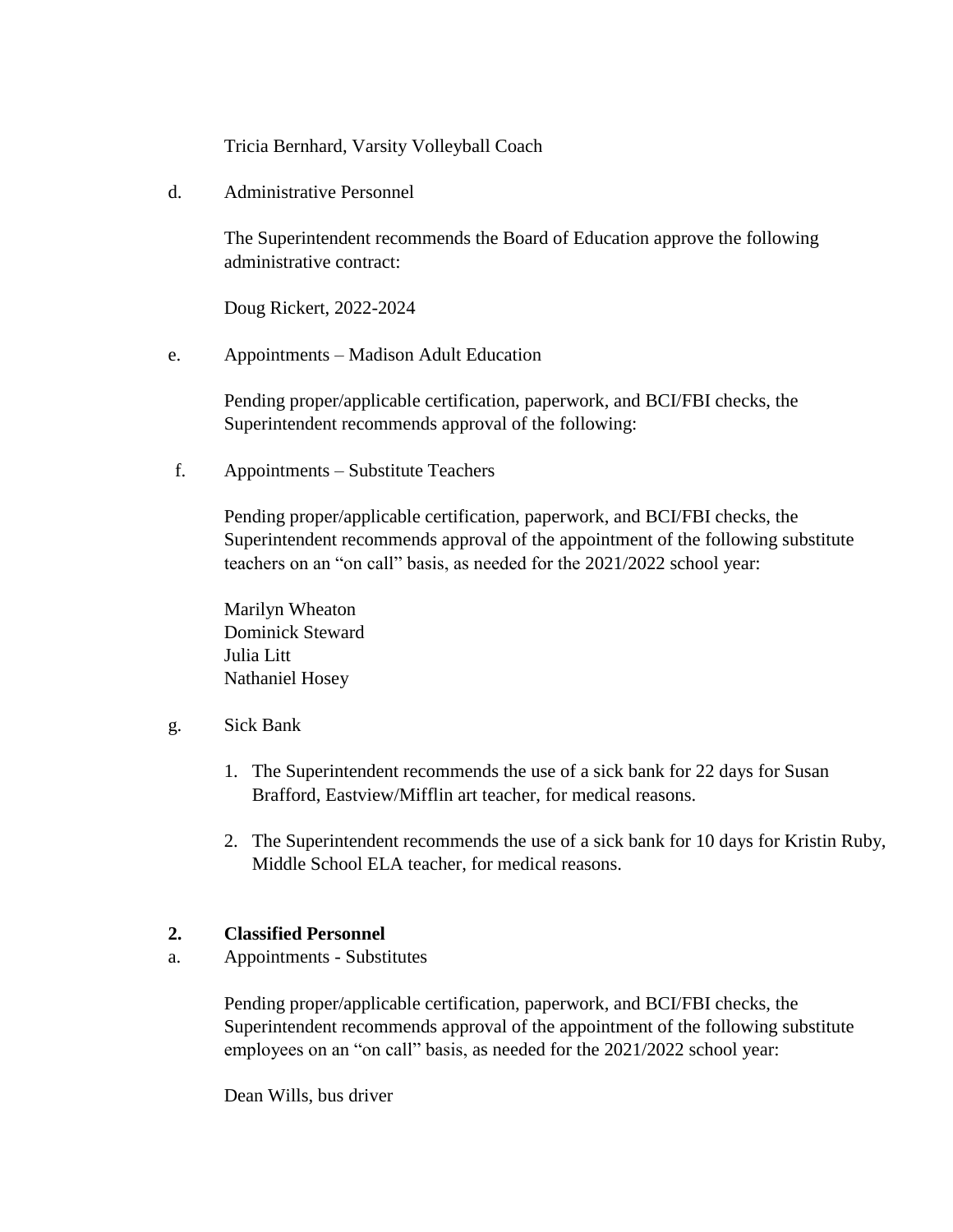b. Resignations

The Superintendent recommends acceptance of the following resignations/retirements, for reasons as noted, to be effective as indicated:

| Sandy Mergel, HS Custodian<br>Personal | April 8, 2022 |
|----------------------------------------|---------------|
|----------------------------------------|---------------|

- Amend the resignation of Melinda Stover, HS custodian, to March 18, 2022
- c. Appointments

Pending proper/applicable certification, paperwork, and BCI/FBI checks, the Superintendent recommends approval of the appointment of the following. Salary is in accordance with the adopted salary schedule, effective as needed:

| Jynnifer Hudson, Special Education 1-1 Aide – Mifflin | 3/2/22    |
|-------------------------------------------------------|-----------|
| Jim Miller, Summer Mower                              | mid-April |
| <b>Jim Adams, Summer Mower</b>                        | mid-April |

Point of Information

- $\bullet$  Jacob Hathy has been awarded the  $2<sup>nd</sup>$  shift custodian position at the high school replacing Melinda Stover who resigned.
- d. Sick Bank

## **M. SUPERINTENDENT'S BUSINESS**

- 1. The Superintendent recommends the purchase of one (1) eighty-four passenger transittype school bus at a cost of \$99,147 to be purchased out of ESSER II funds and the School Bus Purchase Program.
- 2. The Superintendent recommends the Board of Education approve an overnight trip May 4-8, 2022 for the advisor and one student to attend the National BPA competition in Dallas, Texas.
- 3. The Superintendent recommends approval of the 2022-2023 preschool calendar.
- 4. The Superintendent recommends the Board of Education approve the non-school sponsored club, MCT Woodworking.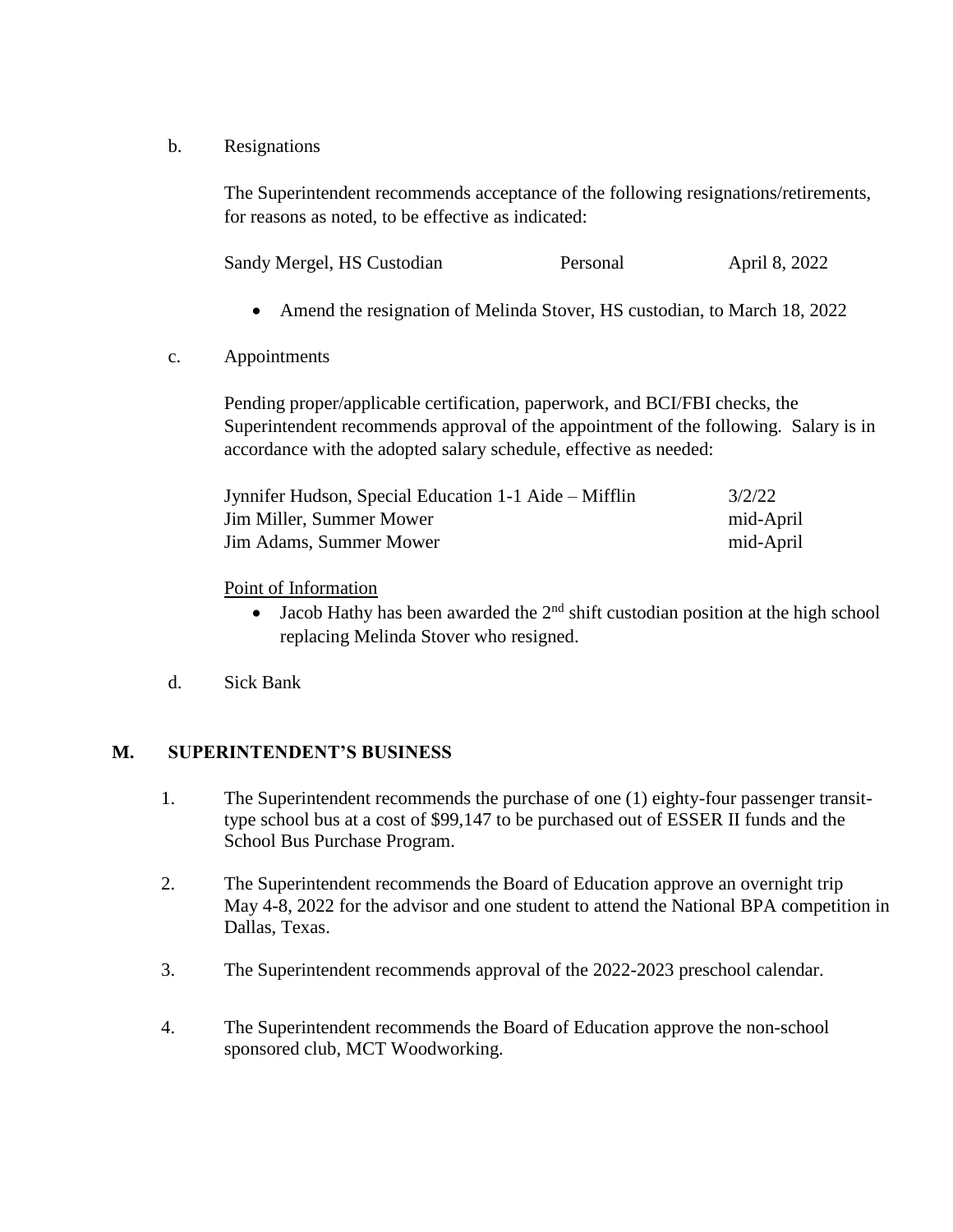- 5. The Superintendent recommends the Board of Education approve the two-year contract between EJ Thereapy and Madison Local Schools for therapy services for the 2022-2023 and 2023-2024 school years.
- 6. The Superintendent recommends the Board of Education approve G  $\&$  B Electric, Inc. to supply labor for the air quality and air conditioning improvement project not to exceed \$1,400,000 to be paid for out of ESSER II and ESSER III funds.
- 7. The Superintendent recommends the Board of Education approve the  $2<sup>nd</sup>$  reading of the following new/revised board policies:

| po 3220    | <b>Standards-Based Teacher Evaluations</b> |
|------------|--------------------------------------------|
| po 5136    | <b>Personal Communication Devices</b>      |
| po 1616    | <b>Staff Dress and Grooming</b>            |
| po 2271    | College Credit Plus Program                |
| po 2370.01 | <b>Blended Learning</b>                    |
| po 5511    | Dress and Grooming                         |
| po 5772    | Weapons                                    |
| po 6110    | Grant Funds                                |
| po 6114    | Principles – Spending Federal Funds        |
| po 6325    | Procurement – Federal Grants/Funds         |
| po 6423    | Use of Credit Cards                        |
| po 7217    | Weapons                                    |
| po 8500    | <b>Food Services</b>                       |

# **N. VISITOR COMMENTS**

# **O. PRESIDENT'S BUSINESS – Tim Wigton, Board President**

- 1. The Board of Education approves the hiring of Bradd Stevens as Treasurer for a period of three years from August 1, 2022 to July 31, 2025.
- 2. Next regular Board of Education meeting April 27, 2022 at 6:00 p.m. Madison Middle School Auditeria
- 3. Request for Executive Session

On a motion by \_\_\_\_\_\_\_\_, seconded by \_\_\_\_\_\_\_\_ that pursuant with ORC 121.22 that the following resolution be adopted:

WHEREAS, as a public board of education may hold an executive session only after a majority of this board determines by a roll call vote to hold such a session and only at a regular or special meeting for the sole purpose of consideration of any of the following matters: